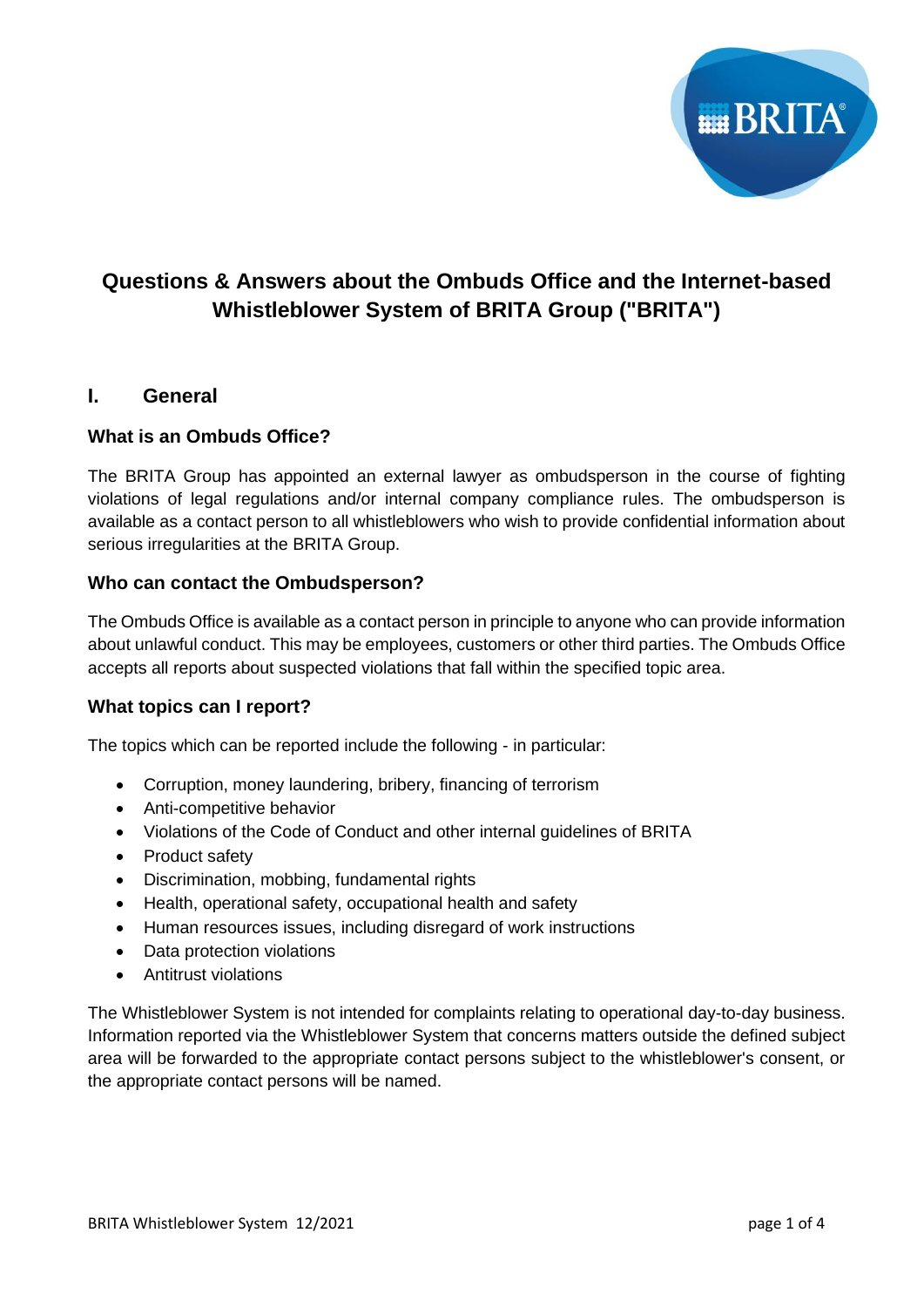

# **How can I submit a report?**

### **Ombuds Office / Ombudsperson:**

Dr. Kathrin J. Niewiarra, Attorney at Law

Sybelstr. 7

D-10629 Berlin

Tel.: +49 (0) 30 / 4036750-50

[BRITA@compliance-aid.com](mailto:BRITA@compliance-aid.com)



The notes can be submitted in German and English.

# **How is my anonymity ensured?**

As a lawyer, the ombudsperson is subject to the lawyer's duty of confidentiality. The contact as well as all information and reports are treated absolutely confidential. This is secured by a separate data protection agreement with BRITA as the client of the ombudsperson.

Your identity will only be disclosed to BRITA with your express consent. Should your information lead to investigations by law enforcement agencies, your anonymity is also guaranteed vis-à-vis these institutions by the lawyer's duty of confidentiality.

# **What happens to my information?**

The ombudsperson examines the incoming hints and undertakes an initial legal assessment. Provided that the whistleblower has consented to the forwarding, the results are forwarded to the Group Compliance Manager at BRITA for further examination of the facts. An absolutely confidential treatment of the information is guaranteed. As far as the information can be substantiated, further measures will be initiated. If the information proves to be unfounded, the investigation will be terminated. In addition, all personal data will be deleted in accordance with data protection regulations.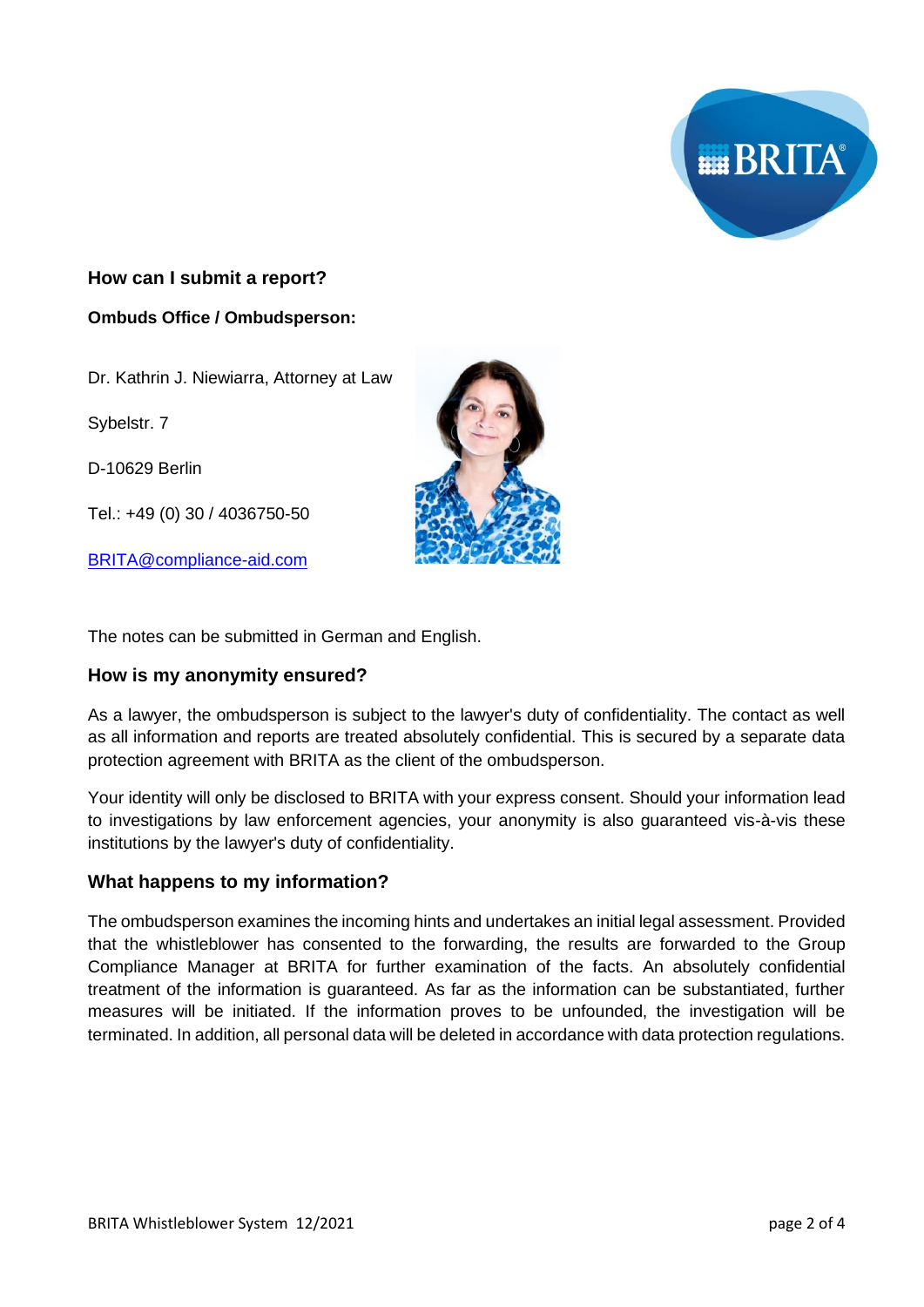

# **Do I have to fear negative consequences if I make a report?**

If you make a report to the best of your knowledge and belief, you will not suffer any disadvantages within the company. However, if you deliberately make a false report or report in bad faith, or if you yourself have violated applicable rules of conduct, BRITA reserves the right to take legal action.

#### **What if the content of the report subsequently turns out to be false?**

It is important that you believed or assumed that the content was true at the time of the report and that you did not make the report with abusive intent. If, after clarification of the facts, it turns out that the report was unfounded, you will not have to fear any negative consequences.

#### **What happens if I am involved in the violation myself?**

Even then, you are encouraged to report the facts in question. This will be taken into account appropriately, as far as legally possible, when investigating the facts and imposing any sanctions.

#### **Do I, as the whistleblower, incur any costs by using the Ombuds Office?**

There are no costs for the whistleblower.

#### **Does my whistleblowing result in a client relationship with the Ombudsperson?**

No, there is no client-attorney relationship. The ombudsperson is and remains the representative of BRITA. However, the legal relationship between the ombudsperson and BRITA as the client has a "protective effect" in favor of the whistleblower. As a result, the ombudsperson can informally advise the whistleblower on the practical issues of the individual case, but it is not possible for her to represent your legal interests as "your" lawyer.

# **II. Internet-based whistleblowing system**

# **How can I submit a report via the Whistleblower System?**

To submit a whistleblower report via the whistleblower system, please go to [www.compliance](http://www.compliance-aid.com/BRITA)[aid.com/BRITA](http://www.compliance-aid.com/BRITA)

Clicking on the "Submit a report" button starts the reporting process, which consists of four steps.

- 1. You will be asked to read an information text to protect your anonymity and to answer a security question. This security question serves to protect you from automated attacks.
- 2. On the following page you can report an issue, all further information is voluntary. You are free to send the report anonymously or by disclosing your identity. In addition, you can send a file with a maximum size of two megabytes as an attachment.